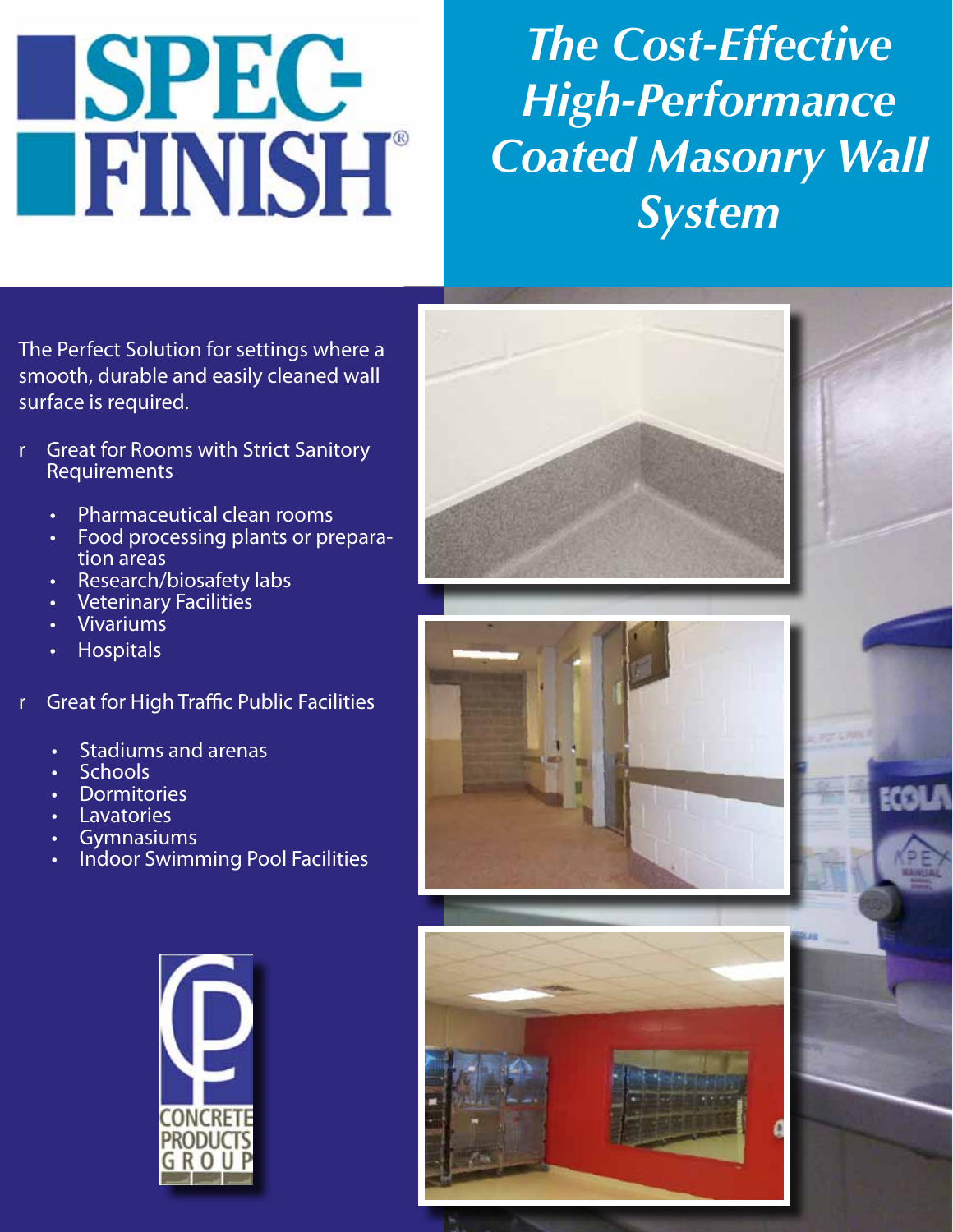# **SPEC-TEINISH®**

Spec-Finish® is an economical, water and chemical resistant coated wall system that is durable and easily cleaned.

### FEATURES:

- SPEC-FINISH® Block is made with a pre-conditioner and special mix design to produce a tight and smooth finish texture, reducing the amount of block filler coats required.
- SPEC-FINISH<sup>®</sup> complies with ASTM C90
- Value engineered alternative to tile and glazed block
- Excellent specifiable performance -- four performance levels available
- National availability via CPG member companies.
- Provides an impermeable surface over the entire CMU wall, including mortar joint protection
- Easily cleaned and maintained
- Customized colors to meet your project requirements
- Low VOC and low odor
- Contributes to earning LEED credits: MR Credits 4.1 and 4.2; Recycled Content and IEQ Credit 4.2 Paints and **Coatings**



Tnemec Coatings are available in a wide variety of colors

SPEC-FINISH® combines special smooth textured block from CPG with high performance coatings from Tnemec



#### Spec-Finish block (uncoated)

 The special smooth and dense surface texture of Spec-Finish Block saves money by requiring fewer filler coats



Spec-Finish Level III vs. Coated Regular Block The combination of high performance coatings and Spec-Finish block provides a pin-hole free, easily cleaned, durable smooth surface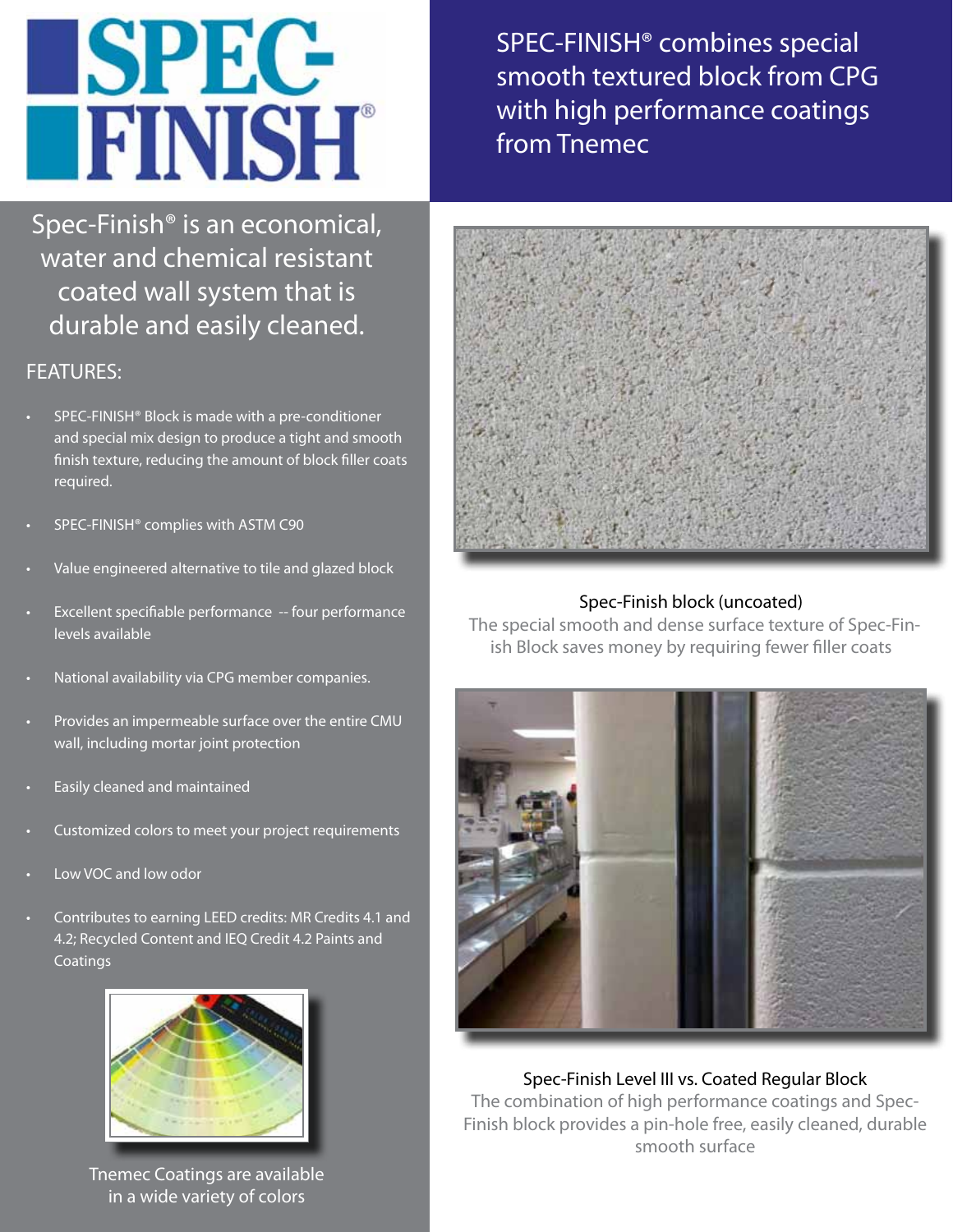## SPEC-FINISH<sup>®</sup> System Levels

#### FOUR CHEMICAL-RESISTANT, HIGH-PERFORMANCE FINISH LEVELS TO MEET A VARIETY OF AESTHETIC AND PERFORMANCE REQUIREMENTS



Note: For specific coatings product series recommendations based on desired performance, gloss level, finish texture, and compliance with local air quality regulations, contact your Tnemec representative by calling 1-800-TNEMEC1 or visiting www.tnemec. com/company/contact.